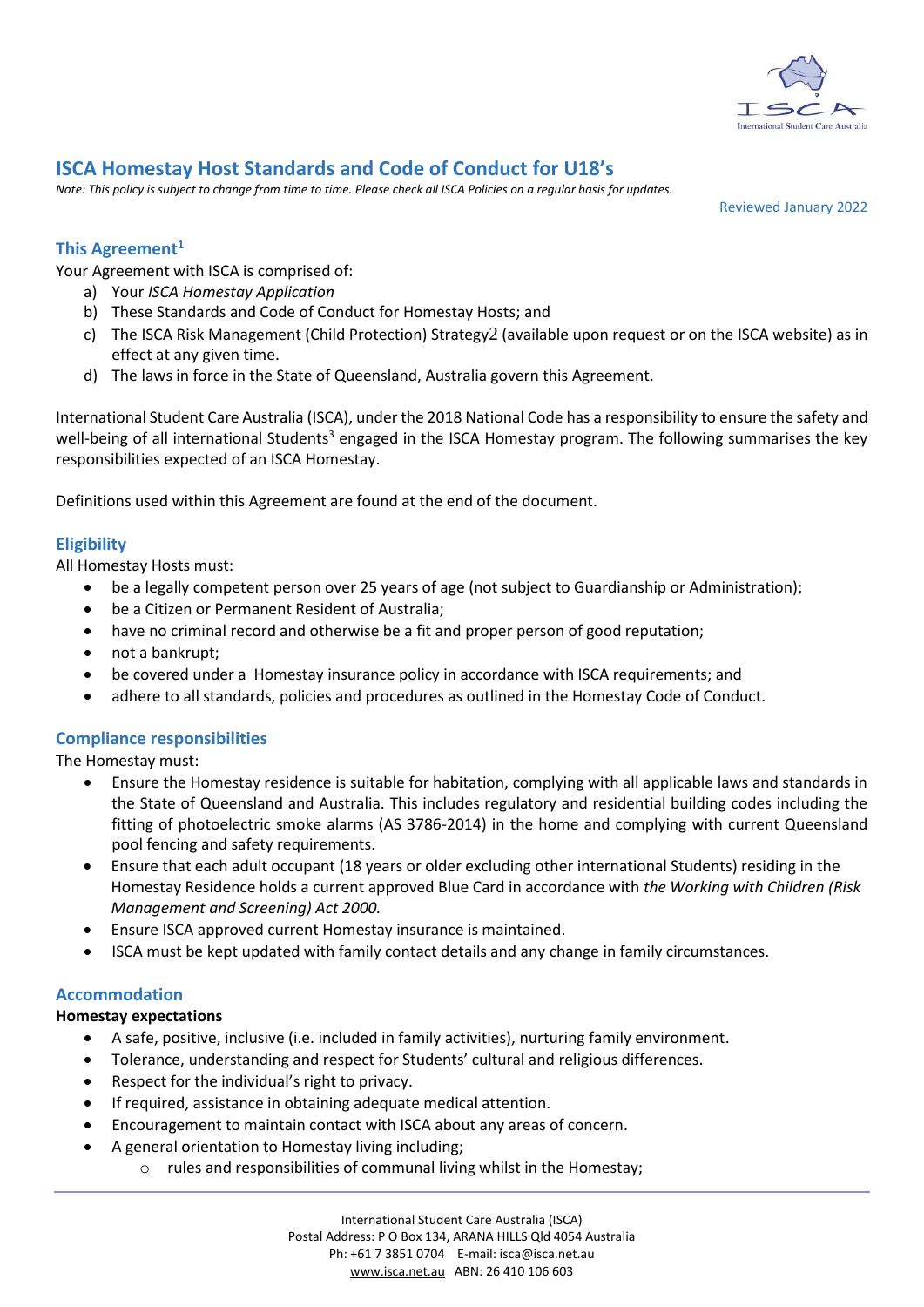- o Homestay meal times;
- o School/ISCA curfew times;
- o a general orientation to the local area and community facilities;
- $\circ$  an orientation to public transport with guidance on getting to and from the School; and
- o assistance in obtaining a Go Card to access public transport

### **Homestay standards**

- A safe, secure, private bedroom (with a door) for your Student's sole use that has:
	- o suitable storage for clothes, personal belongings and study materials;
	- $\circ$  a free-standing bed with a mattress in good condition (bed size minimum single);
	- o clean weekly bed linen to be provided;
	- o study facilities including a desk, chair and adequate lighting;
	- $\circ$  some form of heating in winter (if required) and cooling in summer (a ceiling or freestanding fan).
- A clean and tidy household with access to shared living areas.
- Access to (shared or private) bathroom/toilet facilities with reasonable time allowed for daily showers.
- Free access to the use of television, Wi-Fi passwords, internet facilities for standard use (music, movies, games not included in standard use).
- Non-standard internet usage is to be negotiated between the homestay host and Student.
- Access to household items such as towels, sheets, blankets and eating/cooking utensils.
- Use of household items as mutually agreed between family and Student for their appropriate use.
- Students provided free any keys or alarm password/Pins required to access the homestay.

You must notify us in writing as soon as possible in advance if you propose to materially change your home (e.g. by renovating or relocating).

You must allow ISCA to inspect your home, with notice. In the event of an emergency or critical incident you must allow ISCA to inspect your home immediately.

### **Meals**

You must provide your Student with three meals each day and reasonable access to snacks. Meals should be nutritious (include meat and vegetables) and in accordance with your Student's dietary and medical needs.

### **Pets**

You must notify ISCA if you have a new pet addition or no longer have pets in your home.

### **Other residents**

You must provide ISCA with up to date details of all residents in your home, including short term residents. You must notify ISCA as soon as possible, in advance, before a person moves into or out of your home.

### **Student travel and activities**

### **Supervision**

You must ensure that your Student is appropriately supervised at all times. The level of supervision required will vary depending on age and maturity of your Student.

You must:

- ensure your Student is appropriately supervised outside class hours;
- your Student should not be left unsupervised overnight;
- monitor your Student's social and recreational activities;
- only permit your Student to stay away overnight or undertake any non-routine travel or activity if your Student and the Homestay have the Homestay Provider's prior written approval;
- immediately advise ISCA if you have any concerns for your Student's health, safety or wellbeing;
- never leave your Student to supervise younger children, even for a short time;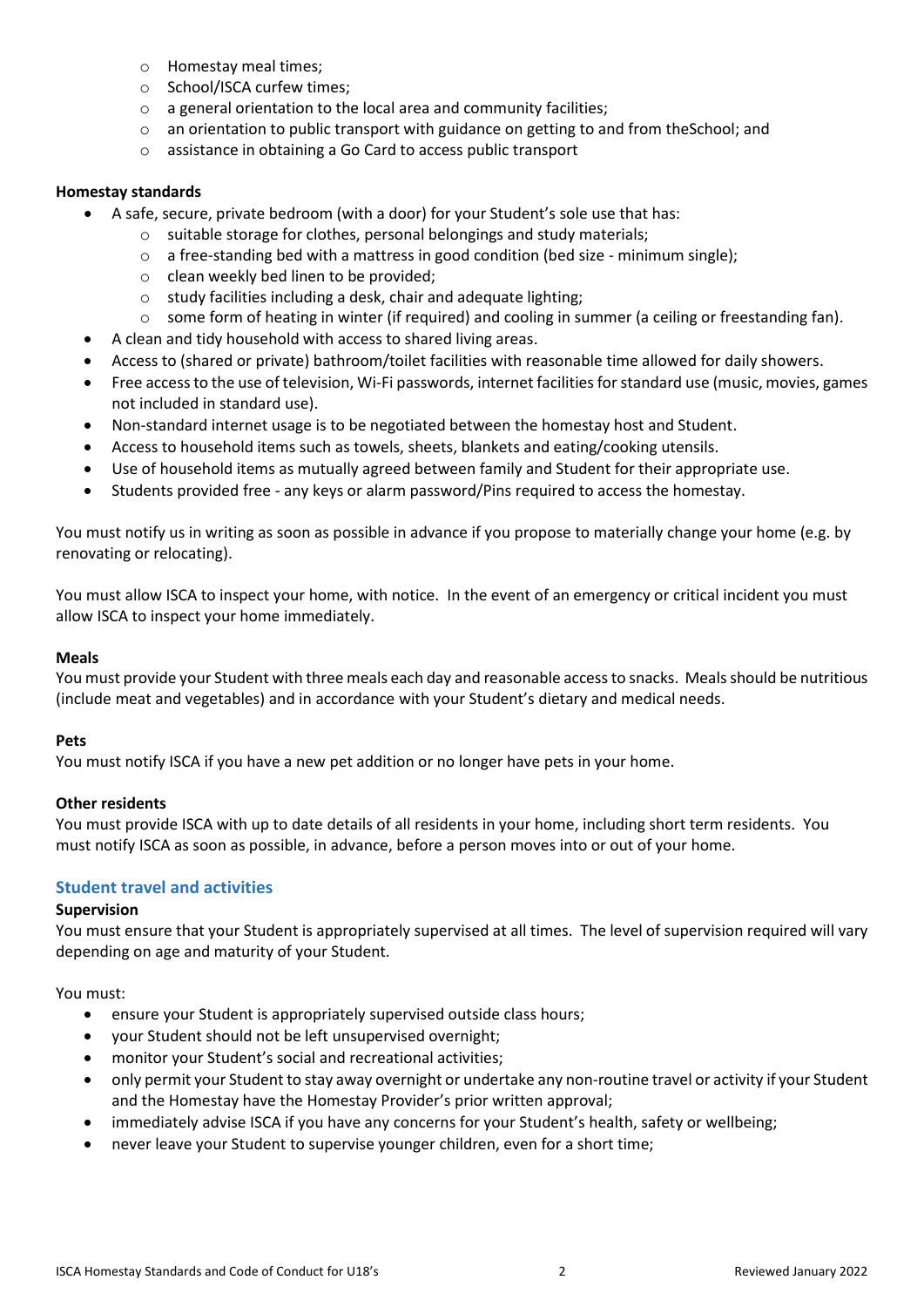- use your best endeavours to assist your Student to comply with School rules and their enrolment agreement with the School; and
- immediately notify ISCA if you are permanently or temporarily unable to host. ISCA is required to notify the School, in advance, of any changes to homestay arrangements. Appropriate supervision of your Student for welfare purposes needs to be maintained at all times. (e.g. overnight, weekend or longer)

# **Curfew**

You must:

Notify ISCA if your Student does not arrive home by their curfew time. We recommend the following process:

- Regardless of the age of your Student, it is important that you are home and awake at your Student's curfew time to ensure their safe arrival home. It is preferable that you see your Student on arrival.
- If your Student does not arrive home by their curfew time, make contact with your Student by text or voice message.
- If your Student does not respond after several attempts to contact, ISCA **must** be contacted **immediately** of your Student's non-arrival home. Do not wait for several hours, the next day or days later to report their late arrival to ISCA.
- ISCA will also endeavour to contact your Student, and in some cases, will be required to contact the the School Staff and/or Police to locate the Student.

The School holds legal responsibility for each student, and will discipline students for breaking curfew, but they cannot do this unless advised. It is important that advice is received promptly.

# **School**

You must:

- assist your Student to find the best transport options so they arrive at class on time;
- encourage your Student to attend classes, on time, every scheduled day;
- encourage your Student to complete homework and to study; and
- notify the School/ISCA of any concerns you have about your Student's class attendance or academic performance (including, for example, if your Student is experiencing difficulties because of staying up late using the internet for social use); and
- Absenteeism should only be when your Student is unwell. Number of days absent is reported to immigration for continued Visa approval.

# **Driving**

You must not permit your Student:

- to be a passenger in a vehicle driven by a driver with a learner licence (L-plates);
- to be a passenger in a vehicle driven by a driver with a provisional driver licence (P-plates);
- to take driving lessons, except with a professional driving instructor and only where the School has given approval;

You must notify ISCA and the School before your Student takes driving lessons or drives a vehicle.

You must not permit your Student to drive or be a passenger in a vehicle unless the vehicle is registered, roadworthy, properly maintained and has adequate insurance to cover damage to property and injury to persons.

# **Swimming**

Please be aware that, regardless of their age, students may not be able to swim. You must exercise extreme caution and provide close supervision around home swimming pools, beaches and other bodies of water.

### **Travel and activities**

You must:

• ensure your Student has safe and appropriate transport to and from classes, extra-curricular activities, medical appointments and other Routine Activities<sup>4</sup>;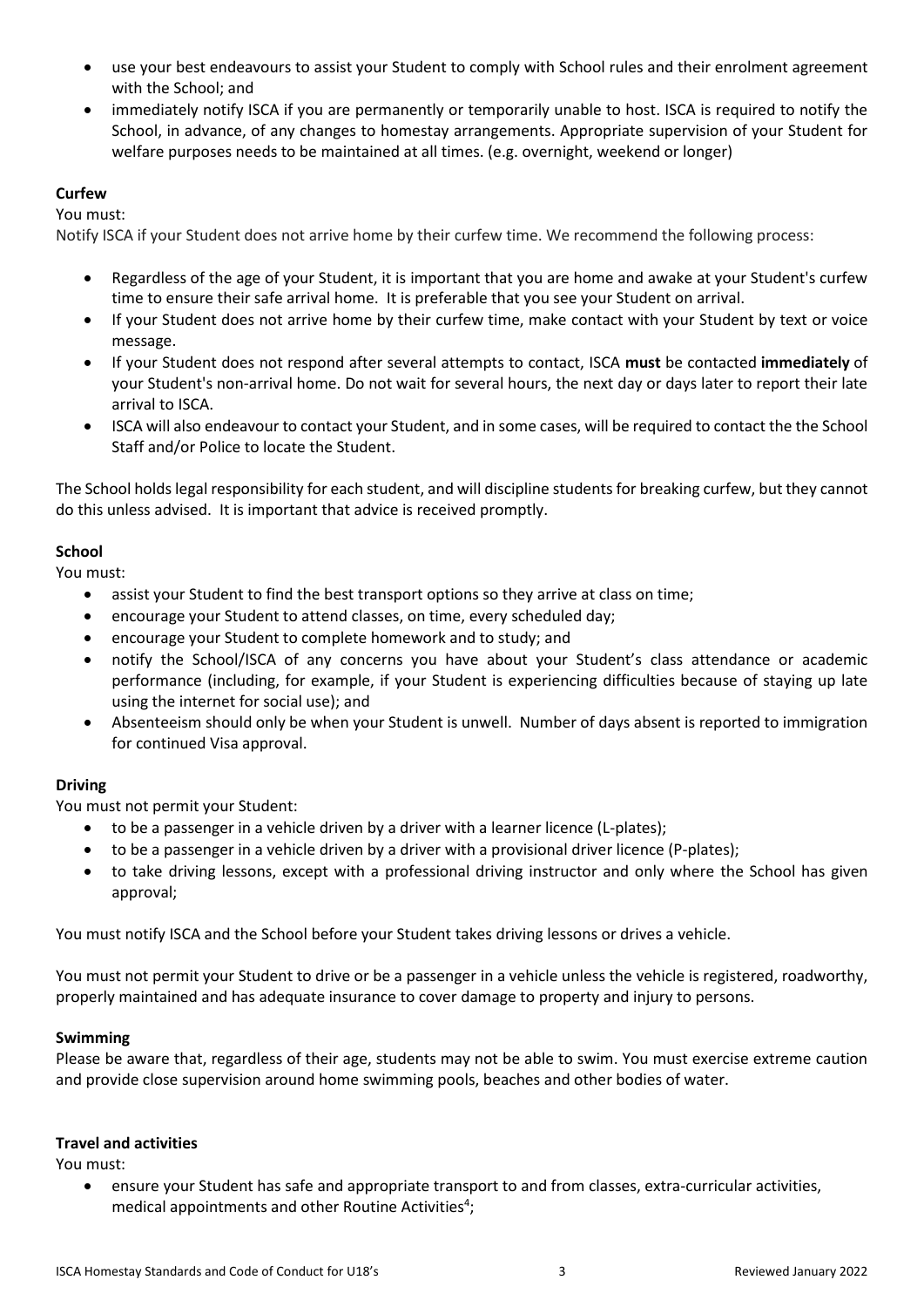- ensure that your Student obtains the ISCA/School prior written consent before participating in any nonroutine travel and/or activities;
- advise ISCA/School if your Student is undertaking any non-routine travel with you (e.g. travelling for a weekend or holiday away).
- not permit your Student to undertake High-risk Activities<sup>5</sup>; and
- immediately notify ISCA/School if you become aware that your Student intends to participate or has participated in a High-risk Activity, non-routine travel or activity without approval.

### **Conduct and behaviour**

### **ISCA Student's Code of Conduct**

We require your Student to comply with the *ISCA Student's Code of Conduct*. Students must:

- provide their Homestay host and ISCA with a current local mobile number;
- carry their local mobile phone and be contactable by their Homestay host and ISCA or the School at all times; and
- be accountable for their personal actions as agreed to under the ISCA Student Code of Conduct which they and their family have signed prior to entering Homestay.

You must immediately notify ISCA if you suspect or become aware that your Student has been involved in a breach of the ISCA Student Code of Conduct (for example, drinking alcohol, use of illegal drugs, or breach of 'Travel and Activities' clause.

### **Conduct by you, your family members and your visitors**

You must ensure you and everyone in your home complies with Strategy and the legislation governing Blue Card<sup>6</sup>s in Queensland.

All people in the home should act in a way that would be appropriate when viewed by a third party (e.g. do not put themselves in a position where they are vulnerable to accusations of wrongdoing), for example by ensuring that:

- your Student is not alone with you or another person (e.g. another child) in a bedroom or bathroom with the door closed; and
- your Student, regardless of age, is not permitted access to alcohol or offered alcohol by you or your guests.

### **Behaviour management**

You must notify ISCA if you encounter a behaviour management issue that you are unable to resolve informally with your Student. We have a range of strategies to assist you to deal with student misbehaviour. In serious cases, your Student's participation in the homestay program or their enrolment with the school may be cancelled.

### **You must never subject your Student to physical punishment or verbal abuse.**

#### **Homestay payments**

ISCA will make homestay payments to you, in arrears, for the period that you host your Student in your home. The amount of the homestay payment and the dates covered are indicated in the letter you receive prior to a Student commencing homestay.

When your Student is away from your home for holidays, with their belongings kept safely in their room for their intended return, your homestay payment will be adjusted.

ISCA will notify you in the event to any change in the weekly Homestay payment rate.

If we overpay you, we may reduce your future homestay payments by the amount of the overpayment or require you to repay the overpayment to ISCA within 14 days. The overpayment will be a debt due and owing to ISCA by you.

You must **never** request homestay payments directly from your Student.

If you have a question or concern about your homestay payment, contact ISCA.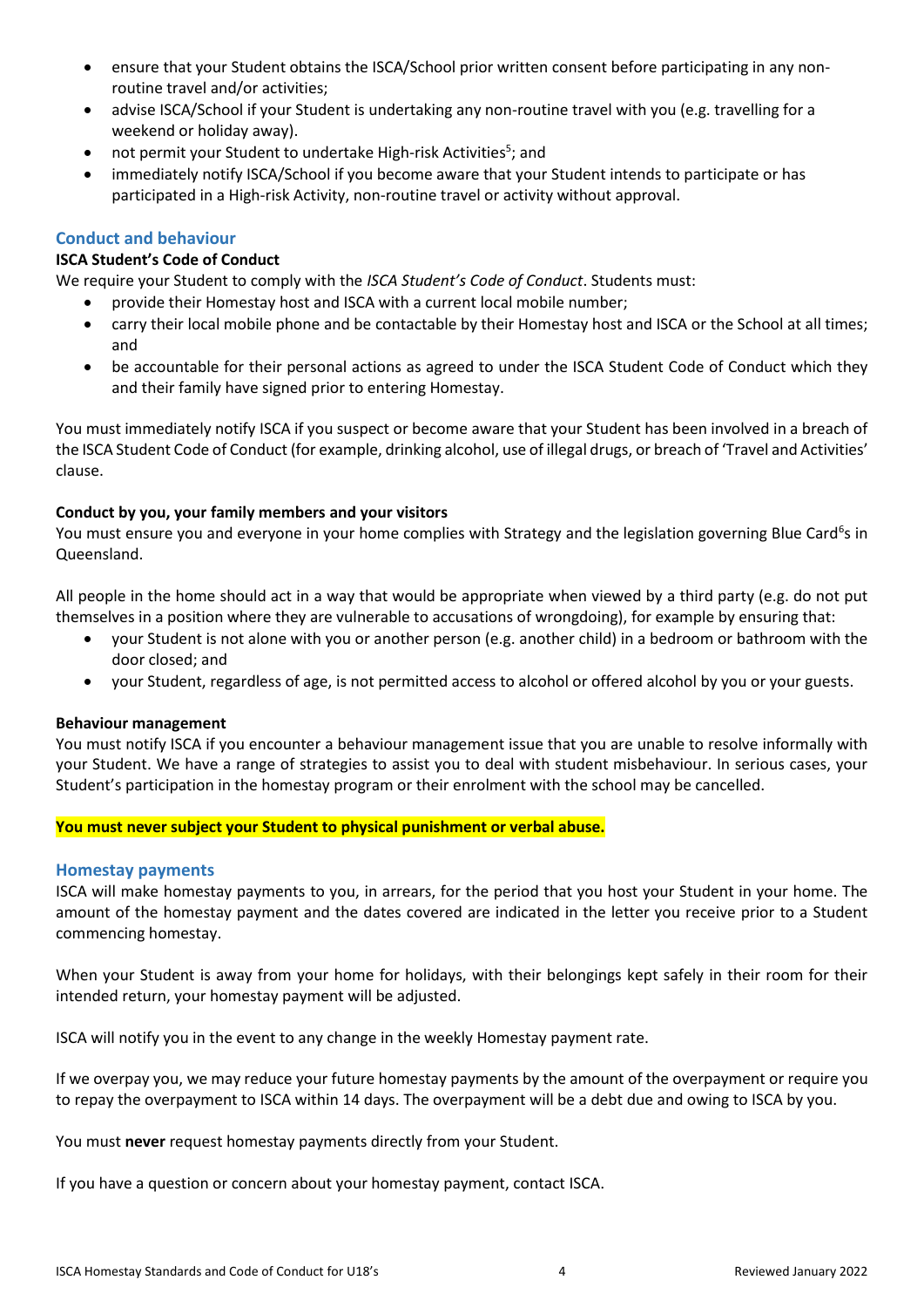# **Relocating a Student**

# **Immediate relocation by ISCA**.

We may move your Student from your home immediately and without notice if we believe there are circumstances that warrant urgent action. Circumstances that warrant urgent action may include:

- $\bullet$  if we suspect or become aware that your Student may be at risk of Harm<sup>7</sup> (without conducting an investigation into the truth of any allegations or concerns);
- if there is a breach of this Agreement;
- if there is a breach of the Strategy;
- if you fail to ensure that the information we hold about you is correct, complete and current; or in an emergency or critical incident.

## **Relocation at Student's request**

A Student can request to leave homestay at any time. If approved by ISCA and School ISCA will notify you as soon as possible.

Regardless of the date a Student relocates you will receive two weeks payment from the date you are notified.

## **Relocation of Student at homestay request**

If you are unable to host your Student for any reason you must notify ISCA as soon as possible.

If you are able, but would prefer not to host your Student you may ask ISCA to move your Student temporarily or permanently by giving at least two weeks prior written notice. We will use best endeavours to relocate your Student to a different homestay. Your homestay payments will cease as at the last night a Student stayed in your home.

We will not relocate Students at your request within the first four weeks of a homestay placement unless there are exceptional circumstances.

# **Safety and medical**

# **Medical and emergencies**

You must:

- e) assist your Student to attend any routine medical, dental, hospital or other health-related appointments; and
- f) notify ISCA if your Student suffers Harm, an illness or injury.

If an emergency or critical incident occurs, you must:

- a) obtain any necessary emergency medical assistance for your Student; and
- b) notify ISCA immediately.

### **Safety**

You must notify ISCA immediately if you suspect or become aware that your Student has been Harmed or is at risk of Harm.

You must notify ISCA immediately if your Student reports to you that they or any Student in our homestay program has been Harmed or is at risk of Harm.

You must inform ISCA immediately if you suspect or become aware that your Student has engaged in or is at risk of engaging in inappropriate or unlawful sexual conduct.

You must notify ISCA immediately if you suspect or become aware that any person has been Harmed by or is at risk of Harm from your Student.

### **Blue Cards and Exemption<sup>8</sup> Cards**

You and every other over 18 year resident (excluding other international Students) in your home must hold a valid Blue Card or an Exemption Card.

You must seek advice from Blue Card Services if you are not sure about your obligations.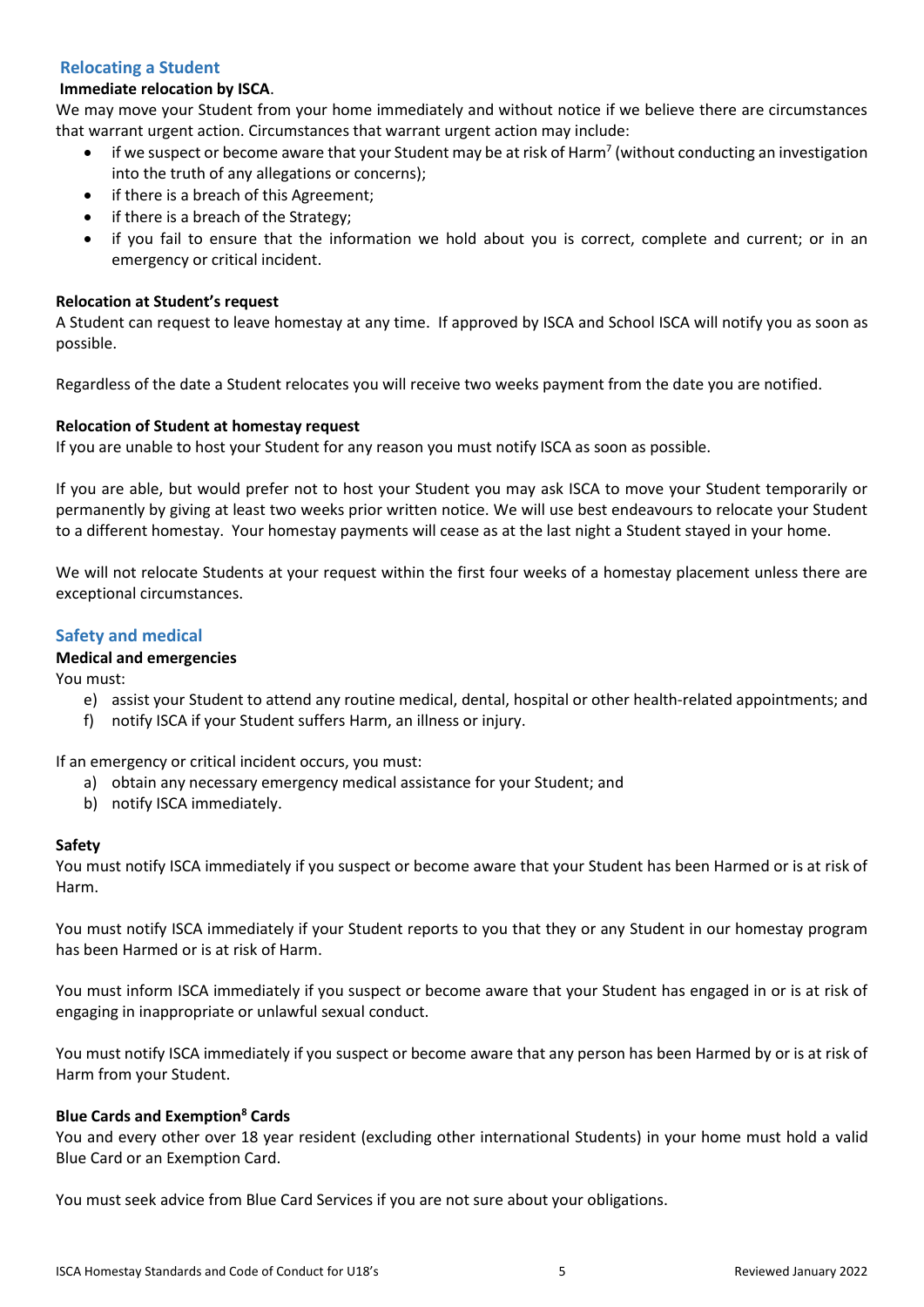You must immediately notify ISCA if there is a change in the police information for you or any person residing in your home who holds a Blue Card or Exemption Card.

## **Insurance and damage**

- a) You must hold Home and Contents Insurance and
- b) advise ISCA as soon as reasonably practicable of any damage done to your property caused by your Student.

# **Privacy**

### **Your Student's privacy**

You must respect your Student's privacy. This includes ensuring that your Student is provided with privacy in their bedroom and in the bathroom and toilet (e.g. all persons knock and seek permission before entering). Your access to your Student's personal information is subject to information privacy law. You must not record, store, use or disclose (including on social media) your Student's personal information except:

- a) to comply with this Agreement;
- b) to comply with the Strategy;
- c) to communicate with ISCA or school staff about your Student's schooling, welfare or the homestay program;
- d) as required or authorised by law; or
- e) with the express consent of your Student and their parent (for example, seek permission before taking photographs of your Student and only share the photograph with their consent).

### **Your privacy**

We collect your personal information when you apply to be a homestay host and, if your application is approved, we may use this information whilst you are registered as an ISCA homestay host.

We may record, use and disclose your personal information for the purpose of;

- assessing your application to become an approved homestay host;
- maintaining a register of approved and non-approved homestay hosts;
- administering this Agreement;
- administering the homestay program generally (including discharging our duty of care to Students in the ISCA homestay program);
- complying with Australian laws and
- ISCA's policies and procedures.

Where a Student is placed with you, there will be ongoing communication and exchange of information, including your personal information, between ISCA, you, your Student, your Student's parents and your Student's education Agent and School. (e.g. Homestay family profile).

### **General**

### **Complaints**

If you have a complaint about your Student or the homestay program you may notify ISCA and we will try to resolve the complaint informally, in the first instance.

### **Release discharge and indemnity**

You release, discharge and indemnify ISCA (including our employees, contractors, volunteers and agents) against all liability, loss, costs and expenses (including legal fees, costs and disbursements) ("Claims") arising from or incurred in connection with your or your Student's participation in the homestay program, except to the extent that the Claims were caused or contributed to by our negligent acts or omissions.

### **Compliance with laws**

You must comply with any laws, standards or codes relevant to your obligations under this Agreement.

### **Homestay hosts responsibilities**

The School has direct legal welfare responsibility under the Student Visa subclass 500 for Students who attend the School and are required to be in Homestay. ISCA and hosting families operate as an extension of the School welfare responsibilities. It is imperative therefore that Homestay hosts take this responsibility seriously by fully supporting the rules and regulations in the ISCA Homestay Standards and Code of Conduct for U18's.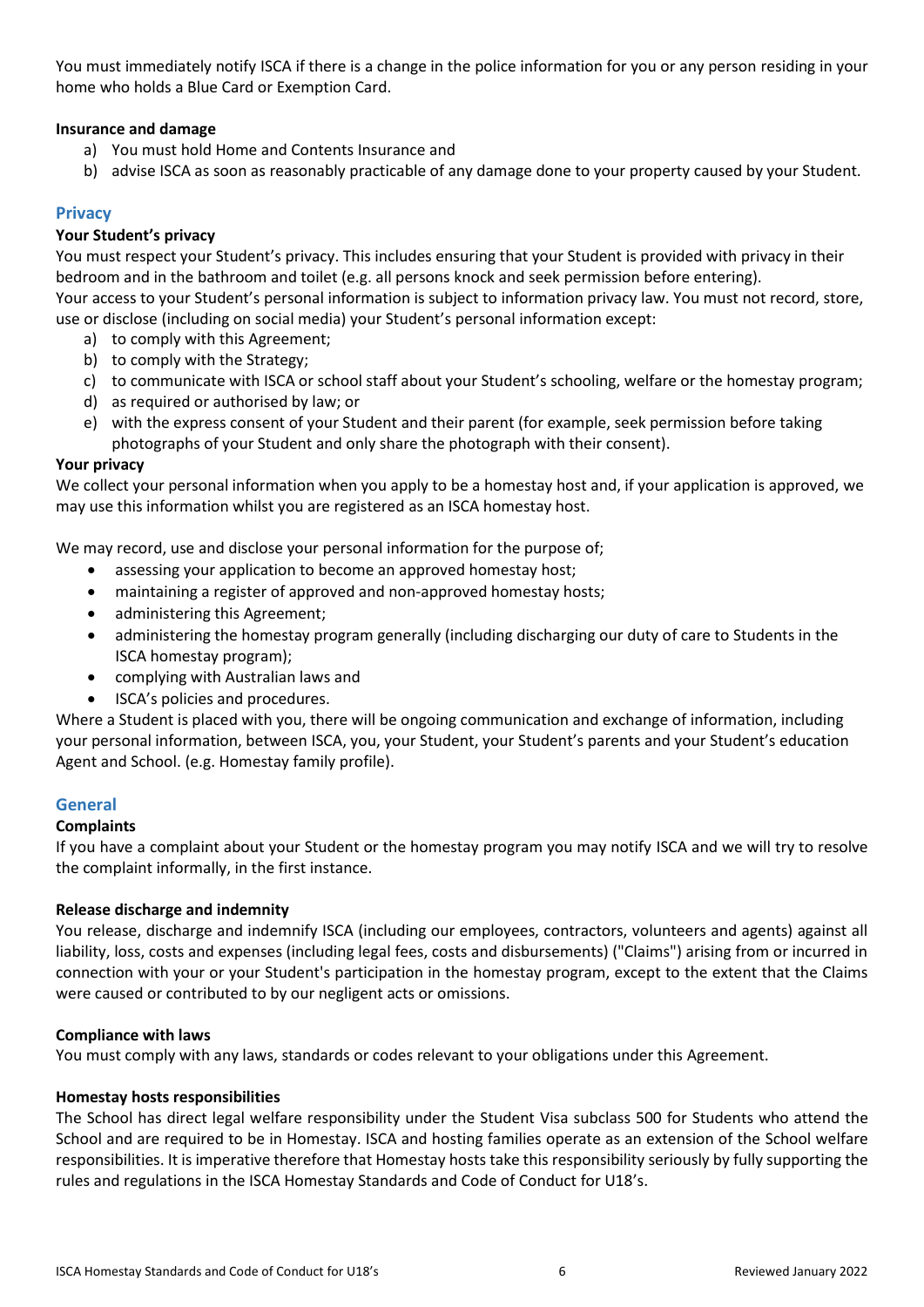I have read and understand this Agreement setting out the expectations for Homestay whilst hosting with ISCA.